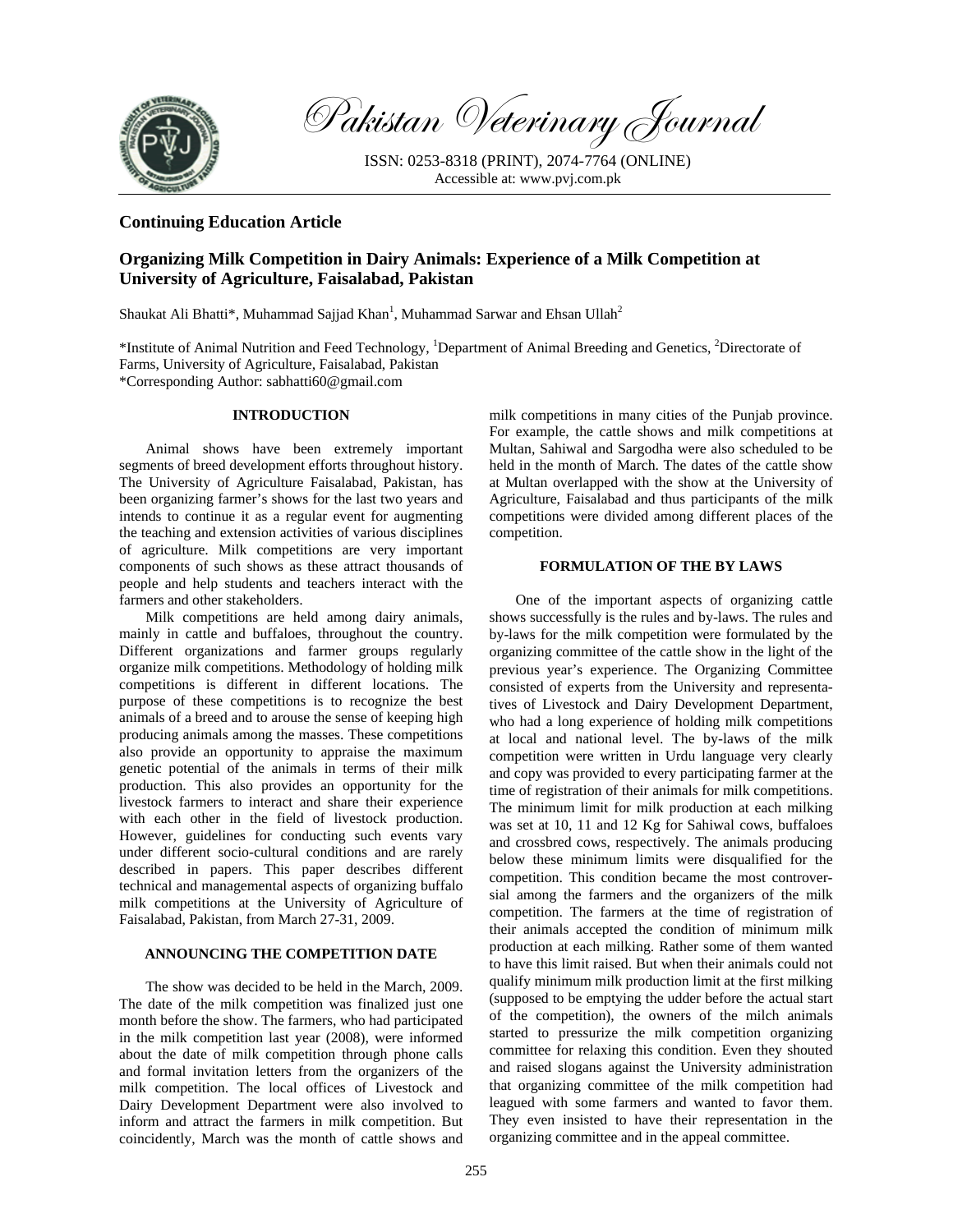However, the experience of giving representation to the farmers in the organizing committee in the last year's milk competition was very bitter. Every farmer wanted to have the rules framed that suited his interest better and would oppose the rules that could go against his interests. Therefore, this time the farmers were not invited in the meeting for formulation of by-laws of the milk competitions. Following by-laws were made:

## **By-Laws for holding milk competition during cattle show 2009 at the UAF**

- 1. The animals participating in the milk competition should be present on 28.3.2009 at 2.00 PM in the animal arena of the breeder camp at the cattle show
- 2. The milking schedule will be as follows:
- 3. Animals participating in the milk competition should reach in the milk competition ring half an hour before the start of milking.
- 4. The maximum duration of milking for buffaloes is 20 minutes.
- 5. The milkman of the animal will remain the same throughout the milking competition and can't be changed.
- 6. If the animal lets down milk with the help of its calf or on concentrate, the condition will be similar throughout the milk competition and if with calf, it will be allowed to suckle the dam only once.
- 7. For the animals participating in milk production, the minimum milk production per milking will be 10, 11 and 12 kgs for Sahiwal cows, Nili-Ravi buffaloes and cross-bred cows, respectively.
- 8. In addition to milkman only one person will be allowed to enter in the milk competition ring along with one animal.
- 9. Injection of any kind (oxytocin) for milk let down is not allowed.
- 10. In case of any dispute, the decision of appeal committee will be considered final.
- 11. Any body not abiding by the aforementioned by-laws will not be allowed to participate in milk competition.

### **REGISTRATION OF THE ANIMALS**

For the registration of animals, a deadline was fixed. A registration desk was opened at the Directorate of farms and a performa was designed which required information about the animal and its owner (Annex-I). The livestock farmers registered their animals at the registration desk before the start of the show. By paying a token money of Rs 500 per animal, the animals were registered for milk

competition. The information of the animal and its owner was recorded in a register with all the particulars of the animals and their owners. Each animal was allotted a unique Identification (ID) Number for the milk competition Fig.

## **TAGGING OF ANIMALS**

Animal identification is very important in a milk competition. An ID numbers written on leather tags was put in the neck of each animal using a plastic strip and sealed with a sealing machine. The size of the tags was 3x3 (Fig. 1). The ID numbers were written with an indelible marker. The plastic strip used for sealing bales of paper or cloth for their easy transportation was purchased for this purpose. Thus, the plastic strip could be cut but was not transferable from one animal to other. This was done to avoid changing of animals across milling. The milkman and the supporting person were also given ID numbers and only the relevant and authorized persons were allowed to enter the milk competition ring. This helped in restricting the unauthorized person in the milk competition arena.

#### **PREPARATION OF THE VENUE**

Keeping in view the number of animals registered for the milk competition, the area for temporary housing of the animals and for holding milk competition was earmarked. A tent of 18 x18 ft was allotted to one milking animal. The tents were provided with electricity. The tents were fixed strong enough to withstand against wind storm and rains. The floor was kaccha that had the ability to absorb water in case of rain. Alternative arrangements were made for the animals during rain and windstorm. A place was earmarked for watering and bathing the animals near the breeder camp.

#### **PREPARATION OF THE VENUE**

Keeping in view the number of animals registered for the milk competition, the area for temporary housing of the animals and for holding milk competition was earmarked. A tent of 18 x18 ft was allotted to one milking animal. The tents were provided with electricity. The tents were fixed strong enough to withstand against wind storm and rains. The floor was kaccha that had the ability to absorb water in case of rain. Alternative arrangements were made for the animals during rain and windstorm. A place was earmarked for watering and bathing the animals near the breeder camp.

| <b>Species</b>   | <b>Emptying of</b><br>Udder-I | <b>Emptying of</b><br>udder-II | <b>Emptying of</b><br>udder-III | $1st$ Milking     | $2nd$ Milking | $3rd$ Milking            |
|------------------|-------------------------------|--------------------------------|---------------------------------|-------------------|---------------|--------------------------|
| X-bred           | March 28.                     | March 29,                      | March 29,                       | March 29,         | March 30,     | March 30,                |
| Cows             | 11.00 PM                      | 7.00 AM                        | 3.00PM                          | 11.00PM           | 7.00 AM       | 3.00 PM                  |
| Sahiwal          | March 29.                     | March 29.                      |                                 | March 30.         | March 30.     | $\overline{\phantom{a}}$ |
| cows             | 5.00 AM                       | 5.00 PM                        |                                 | $5.00 \text{ AM}$ | 5.00 PM       |                          |
| Nili-Ravi        | March 29.                     | March 29,                      |                                 | March 30,         | March 30.     | $\overline{\phantom{a}}$ |
| <b>Buffaloes</b> | 6.00 AM                       | $6.00$ PM                      |                                 | 6.00 AM           | $6.00$ PM     |                          |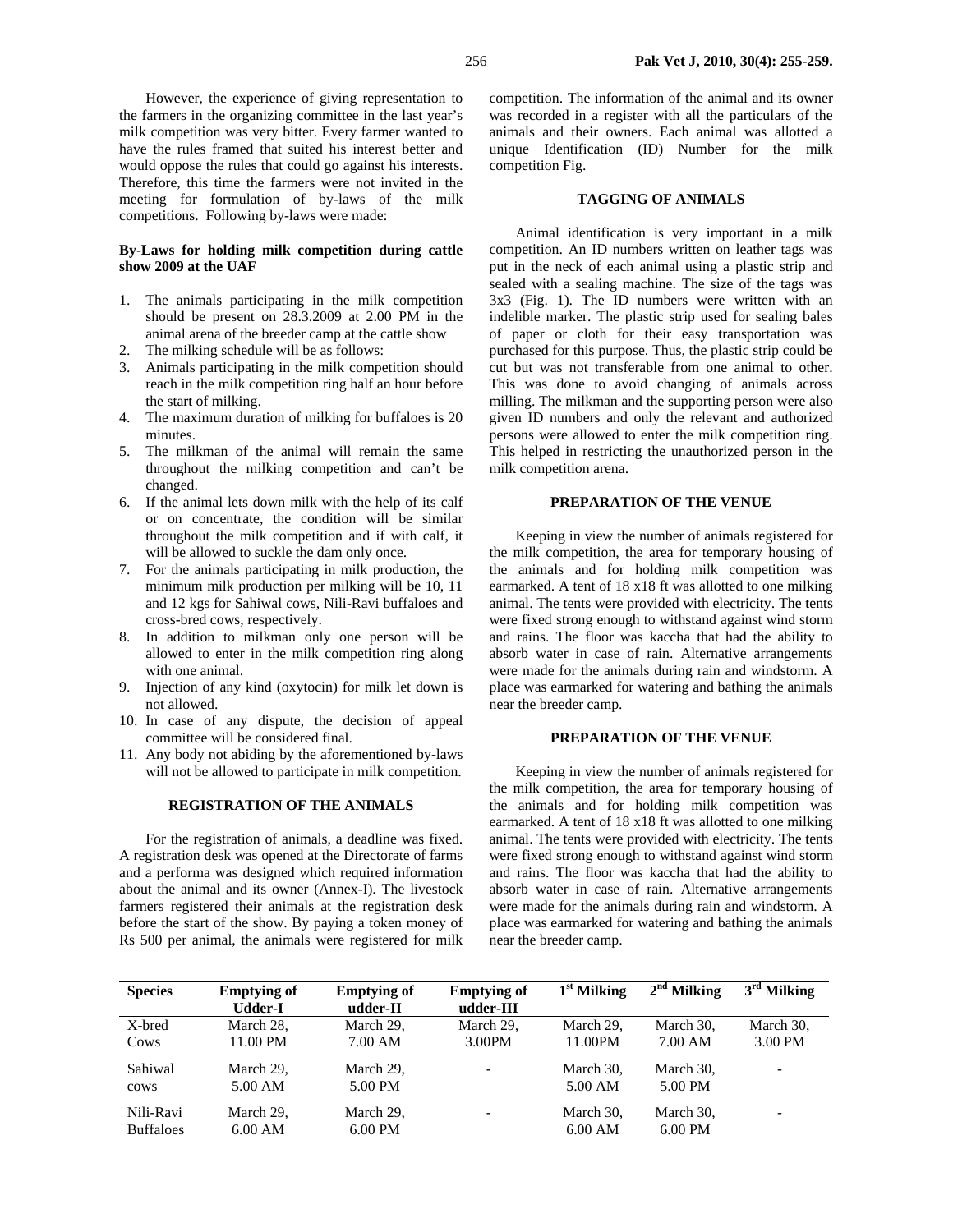## **PROVISION OF VETERINARY SERVICES**

Veterinary officer along with its supporting staff and emergency medicines was available in the breeder camp for at least 16 hours a day and then was available on call during the rest of the night time during 24 hours.

## **PROVISION OF FODDER**

The University provided a field of Berseem fodder to the farmers for their animals free of cost. The farmers also had the option to purchase the fodder from the market if they wanted it so. Thus, many of the farmers opted to purchase the fodder from the market or brought from their own fields. The farmers said that berseem provided by the University was over-mature and their animals did not like it.

## **MILK COMPETITION RING**

At the time of each milking, the animals were brought in the milking ring (Fig. 2 and 3). Two persons were allowed per milking animal. The animals were required to be in the ring at least half an hour before the start of milking. This was required to keep the farmers from indulging into malpractices to increase the milk production of their animals by using oxytocin.

The pegs, in the milk competition ring, were fixed in rows in such a way that monitoring of the animals for transparent milk competition was easy. The milking buckets and other utensils used for milk were printed with the number of the animals in a very visible way with an indelible ink or paint. Before the start of the milking, the milking buckets were inverted high in the air to ensure that there was no water in them. After the milking process was over, all the milkmen stood in a queue with their respective milk buckets near the weighing scales. All the other persons were kept away from the place of milk recording.

## **WEIGHING SCALES**

Milk production was recorded in kilograms, Measuring the milk in liters than in kilograms makes it difficult to measure the milk precisely when it has foam over its surface Thus, digital weighing scales were used for weighing the milk. A backup scale was available all the time. Furthermore, a mechanical scale was also available for any unforeseen situation. The weighing scale was calibrated before bringing in the arena. One person was officially deputed to weigh the milk and announcement it on behalf of the committee, using a battery driven audio system. Another person was deputed for recording the milk of animals into a register/notebook.

## **SECURITY DURING THE MILK COMPETITION**

To control the mob around the milking ring during milking time, help of the university security staff was sought. Milkmen and cattle attendant of the University Dairy Farm were also invited to facilitate the confirmation of emptying of udder during each milking and keeping an eye on the livestock farmers so that they do not indulge in any malpractice.

## **RESULTS OF THE MILK COMPETITION**

The buffalo securing first, second and third position in milk competition produced 30.28, 29.75 and 29.16 Kg of milk during 24 hours, respectively. The buffaloes securing first and second position belonged to Muhamad Rafique Gujjar Chak No. 208/RB. District Faisalabad and the buffalo securing third position in milk competition belonged to Riaz Hussain Kamoka Chak No. 227/RB, Faisalabad (Fig. 4).

The Sahiwal cows securing first, second and third positions produced 24.77, 24.71 and 23.08 kg of milk during 24 hours, respectively. All the three cows belonged to Aftab Ahmad Khan Wattoo of Jahangirabad Watto Farm, Khanewal (Fig. 5).

Only one cross-bred cow could fulfill the minimum milk production criteria to qualify for the milk competition. Thus, there was only one x-bred cow left in the milk competition. She produced 44.72 kg of milk in three milking during 24 hours. This cow belonged to Riaz Hussain Kamoka, Chak No. 227/RB, Faisalabad (Fig. 6). There was no second and third position in the milk competition of the cross-bred cows.

## **PRIZE MONEY, SHIELDS AND CERTIFICATES**

After the milk competition, the winner animals were decorated with colorful ribbons ad rosettes by the chief guest. This time the chief guest of the milk competition was Professor Dr. Iqrar Ahmad Khan, Vice Chancellor of the University of Agriculture, Faisalabad. Livestock farmers feel honored by the presentation of the Vice Chancellor. Drum beating, dancing and chanting slogans followed the event.

Shields, certificates and cash prizes were distributed among owners of the winning animals. The prize money for the first second and third position in milk competition for buffaloes was Rs. 20,000, 10,000 and 5,000, respectively. In addition, trophies were also awarded to the owners of the winning animals in the milk competition.

## **DISCUSSION**

#### **Coordination among organizing committee**

Coordination among the organizers is necessary for smooth running of the event. There should be one team leader and the other should work under his/her supervision. Everybody should not be allowed to act as decision maker. The time to time decisions, if required, should be made by minor consultation and implemented with one voice otherwise the farmers may try finding weaknesses in the organizing committee and try to blackmail the situation according to their own wishes. There should be an official appeal committee to handle the disputes arising during the competition. The appeal performa and appeal fee should be provided in the bylaws.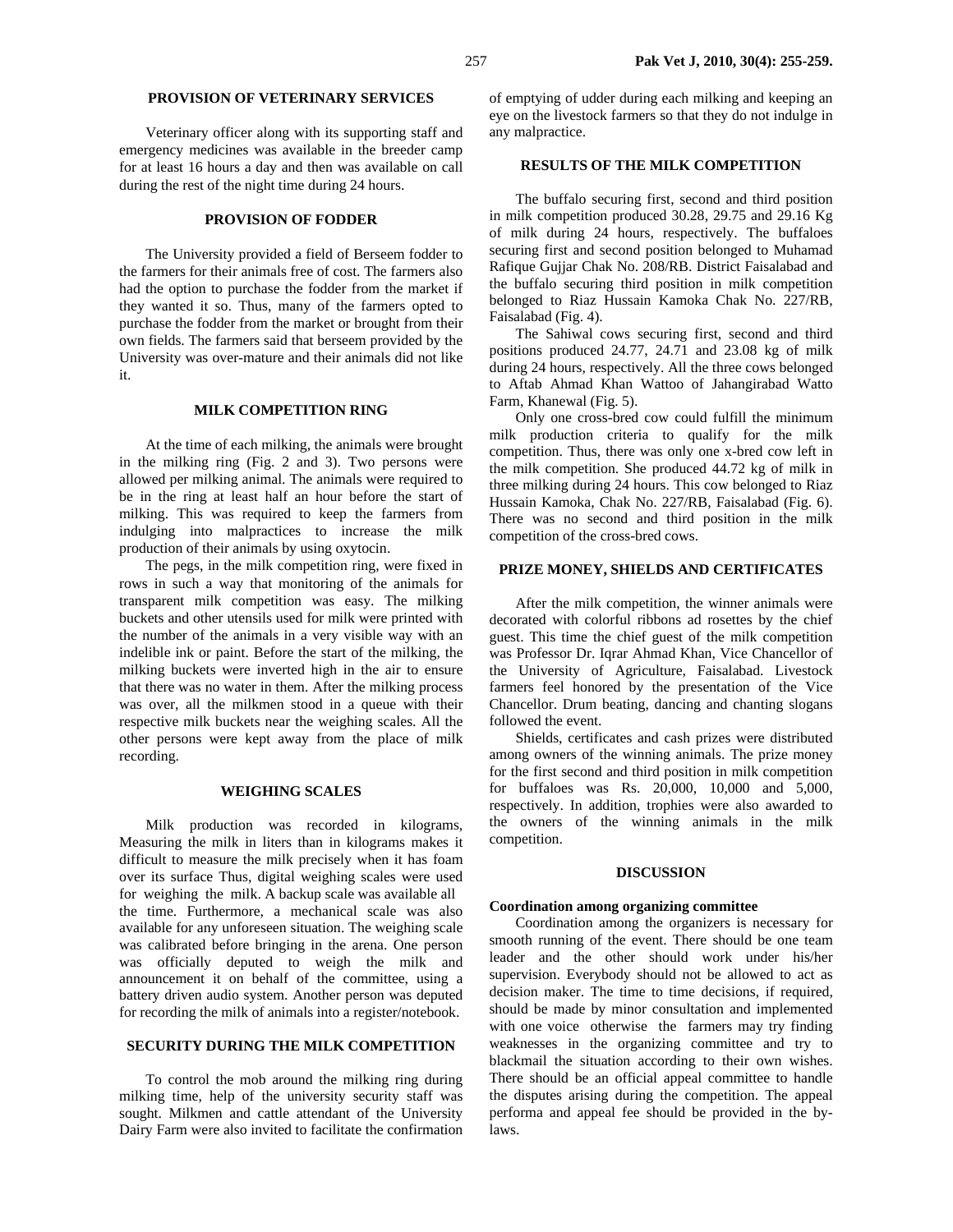

**Fig. 1: Cow wearing ID in her neck** 



**Fig. 2: View of the buffaloes being milked in the milking ring** 



**Fig. 3: View of the cows being milked in the milking ring and crowd of the fans around the ring watching the milk competition.** 



**Fig. 4: Buffalo holding first position in the milk competition being decorated with red color ribbon (Professor Dr. Iqrar Ahmad Khan, Vice Chancellor, University of Agriculture, Faisalabad is also seen in he background).** 



**Fig. 5: Cow securing first position in milk competition wearing red ribbon in her neck with her owner Aftab Khan Watto (third from the left in front row).** 



**Fig. 6: Crossbred cow securing first position in milk competition wearing red ribbon in her neck with her owner Riaz Hussain Kamoka (third from the right in front row behind the cow) with his friends and relatives.** 

### **Announcements during milking process**

When the milk of their animals is being weighed and recorded, the owners of the animals like to have their names announced. The announcer should clearly name the farmer with their surname and address. Farmers feel honored when their names are announced with their animals. A professional announcer should be hired to add fun in the event.

### **Organizing the stage**

Chairs, sound system and water availability in the milk competition ring should be arranged depending upon the situation of the competition. All the arrangements should be checked by the milk competition committee before the start of the milk competition.

#### **Animal IDs**

The ID tags should be visible and non-transferable among the animals. The ID tags, after putting into the neck of the animals with a rope or metal wire that is neither a source of discomfort nor so loose around the neck of the animal, should be sealed. The purpose is to